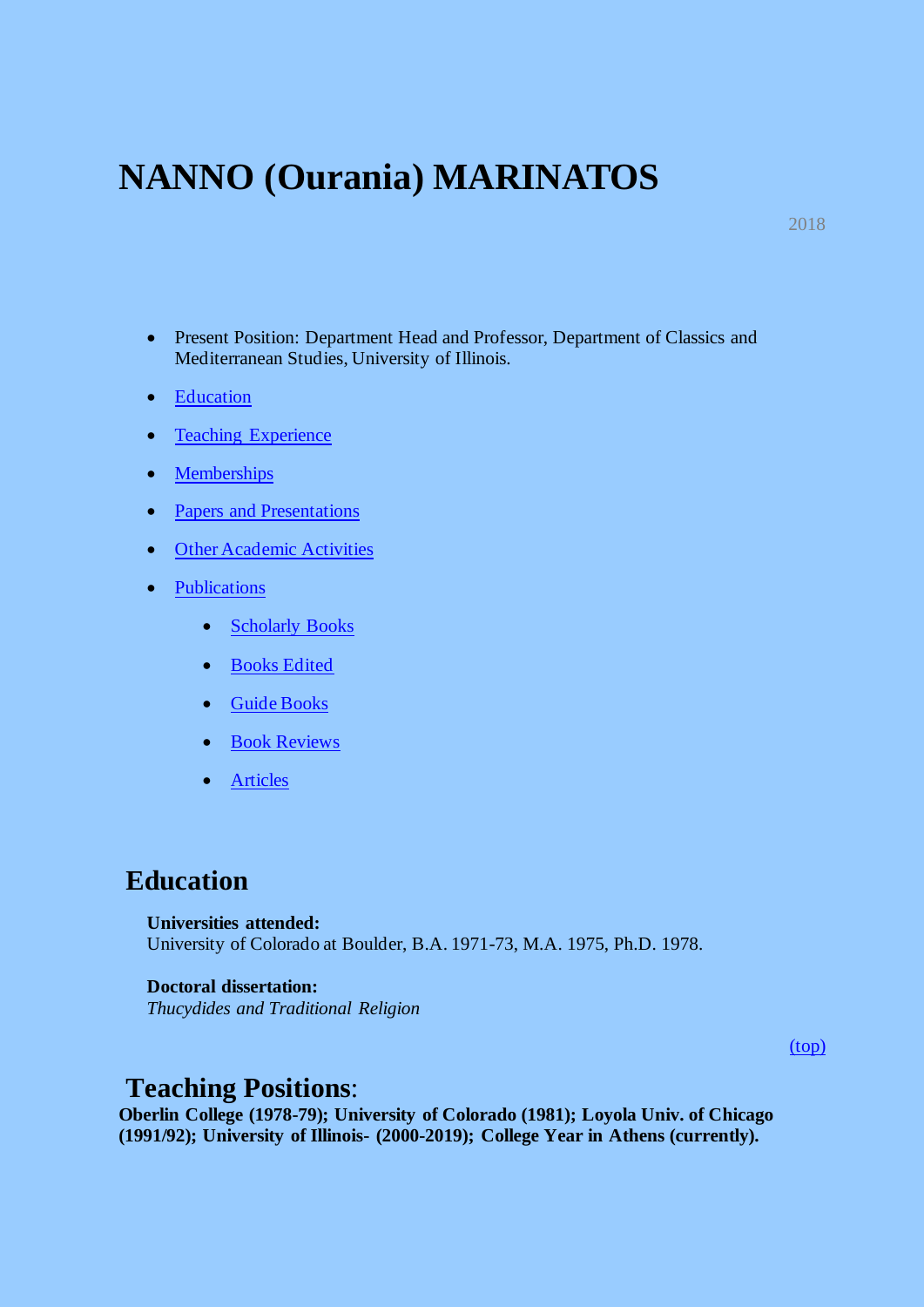### Courses taught: **1. Greek Myth and Religion; 2. Greek Tragedy; 3. Iliad; 4. Herodotus; 5. Thucydides; 6. Near Eastern Myth; 7. Seminar in Mediterranean Traditions.**

#### **Special Field:**

Ancient Greek History and Literature. Greek religion and iconography.

(top)

## **Memberships and Awards**

Phi Beta Kappa

Member of Austrian Archaeological Institute.

Member of the German Archaeological Institute (Korespondierendes Mittglied)

Member of the Austrian Academy of Sciences

Member of the Athens Archaeological Society

Secretary of the Archaeological Society Foundation (USA)

Recipient of the 2017 **Felix Neubergh Lecture award:** Gothenburg, Sweden May 30, 2017.

Recipient of the College of Arts and Sciences, University of Illinois at Chicago, Distinguished **Professor Award**. Oct. 2017.

(top)

### **Papers and Presentations**

Scholarly papers and lectures delivered

#### 1) **in the USA:**

Cornell Univ., Ithaca; Princeton Univ. N. J.; Univ. of Colorado, Boulder; Oriental Institute, Chicago; Art Institute, Chicago; Duke University; Institute of Fine Arts, New York; Univ. of Pennsylvania, Philadelphia; Temple Univ., Pennsylvania; SUNY at Buffalo; Univ. of Cincinnati; the Paul Getty Museum, Malibu; Univ. of California at Los Angeles; Univ. of California at Santa Barbara; Pomona College; SIU , Univ. of Florida, etc.

2) **in Europe:** Yale University; NYU; Cambridge, (England); Lisbon (Portugal); Bergen, Oslo and Tromso (Norway); Göteborg and Uppsala, (Sweden); Vienna, Salzburg, (Austria); Marburg, Giessen, Saarbrόcken, Freiburg, Heidelberg, Hildesheim, Ohlstadt (W. Germany); Zürich, Basel, (Switzerland)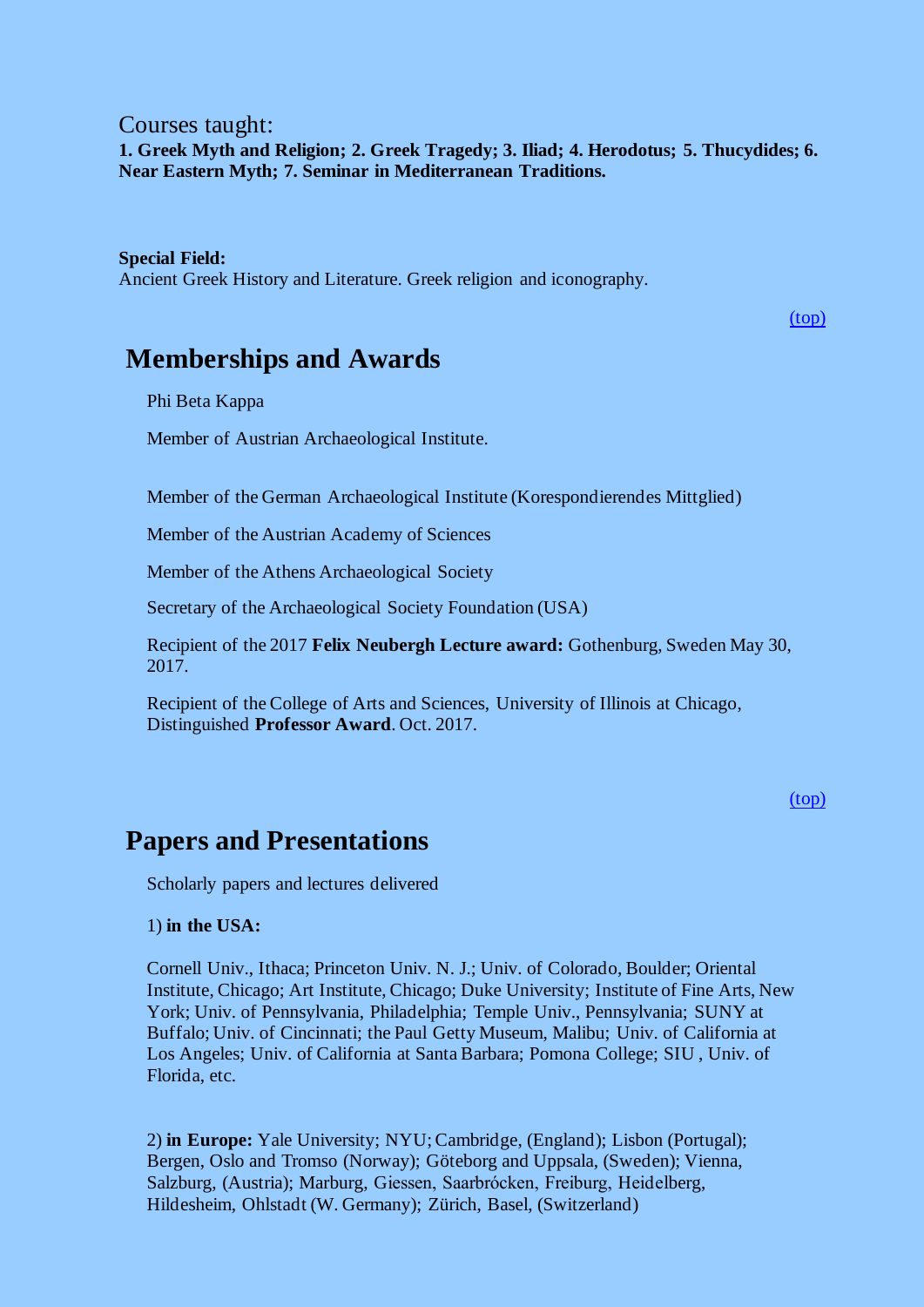# **Other Academic Activities**

Austrian Archaeological Institute,Cairo. Study of Minoan paintings at the ancient city of Avaris (Tell el Dab'a), Egypt.

Member of dissertation committee at the University of Tromso, Norway January 1966.

Member of Dissertation committee of Macquarie University Australia

Member of evaluation committee of promotion and tenure, Univ. of Bergen, Norway May 2002.

Guest Prof. at the Univ. of Zurich, May 2002. Seminar on Epiphanies in the Greek world.

Guest Professor at the University of Bergen, Norway (Spring 2004)

# **List of Academic Publications**

#### **Scholarly Books**

- 1. *Thucydides and Religion*, Königstein: Hain Verlag, 1981. (Beiträge zur klassischen Philologie, 129.)
- 2. *Art and Religion in Thera. Reconstructing a Bronze Age Society*, Athens: Mathioulakis, 1984. (Also in German, Athens 1988.)
- 3. *Minoan Sacrificial Ritual: Cult Practice and Symbolism*, Stockholm: Paul Aströms Förlag, 1986. (Skrifter utg. av Svenska institutet i Athen, Series in 8:o, 9.)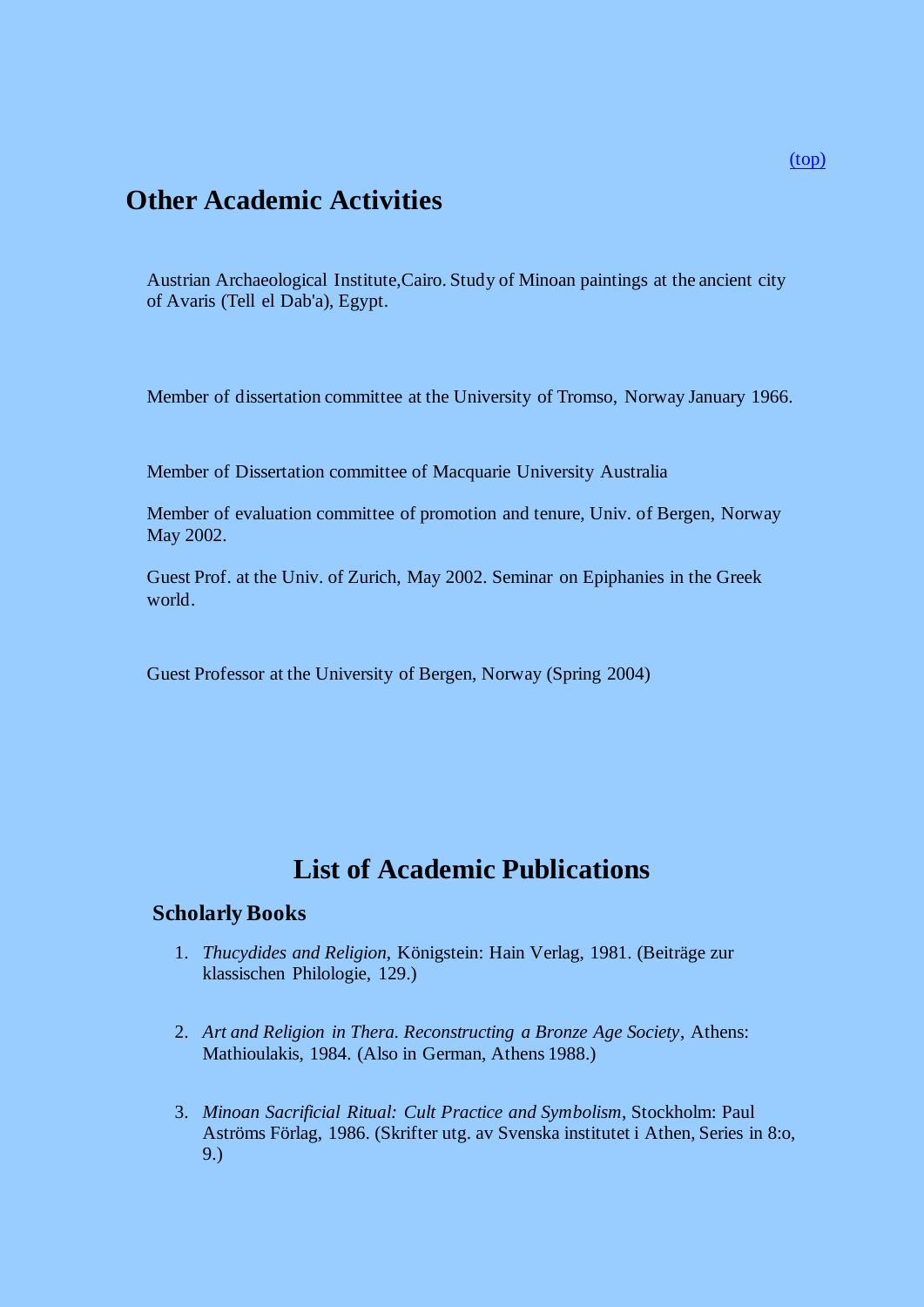- 4. *Minoan Religion: Ritual, Image and Symbol*, Columbia S. Carolina 1993.
- 5. *The Goddess and the Warrior. The Naked Goddess and Mistress of Animals in Early Greek Religion.* Routledge 2000.
- 6. *Taureador Scenes in Tell el Dab'a and Knossos* (with Manfred Bietak and Clairy Palyvou). Verlag der Oesterreichischen Akademie der Wissenschaften, Vienna 2007
- 7. *Minoan Kingship and the Solar Goddess*. University of Illinois Press 2010. Reviewed by Colin Renfrew, Times Literary Supplement.
- *8. Sir Arthur Evans and Minoan Crete: Creating a Vision of Knossos* (London: I.B. Tauris 2015).
- *9. Ακρωτήρι, Σαντορίνη. Η Βιγραφία μιας Χαμένης Πολιτείας. (Μιλητος)*
- *10. Akrotiri, Thera, in the East Mediterranean*. Athens: Militos 2015.

### **Books Edited and Co-edited**

*1. Sanctuaries and Cults in the Aegean Bronze Age*, Stockholm: Paul Aströms Förlag, 1981, ed. together with R. Hägg. (Skrifter utg. av Svenska institutet i Athen, Series in 4:o, 28.)

- *2. The Minoan Thalassocracy: Myth and Reality*, Stockholm: Paul Aströms Förlag, 1984, ed. together with R. Hägg. (Skrifter utg. av Svenska institutet i Athen, Series in 4:o, 32.)
- *3. The Function of the Minoan Palaces*, Stockholm: Paul Aströms Förlag, 1987, ed. together with R. Hägg. (Skrifter utg. av Svenska institutet i Athen, Series in 4:o, 35.)
	- *4. Early Greek Cult Practice*, Stockholm: Paul Aströms Förlag, (1988), ed. together with R. Hägg and G. Nordquist (Skrifter utg. av Svenska institutet i Athen, Series in 4o, 38.)
	- *5. Greek Sanctuaries: New Approaches*, ed. together with R. Hägg, London, Routledge 1993.
	- *6. Greece and Gender*, edited together with Brit Berggren. Published by the Norwegian Institute in Athens (Bergen 1995).
- *7.* N. Marinatos,with Danuta Shanzer eds., Divine Epiphanies in the Ancient World. ICS Monographs (2005)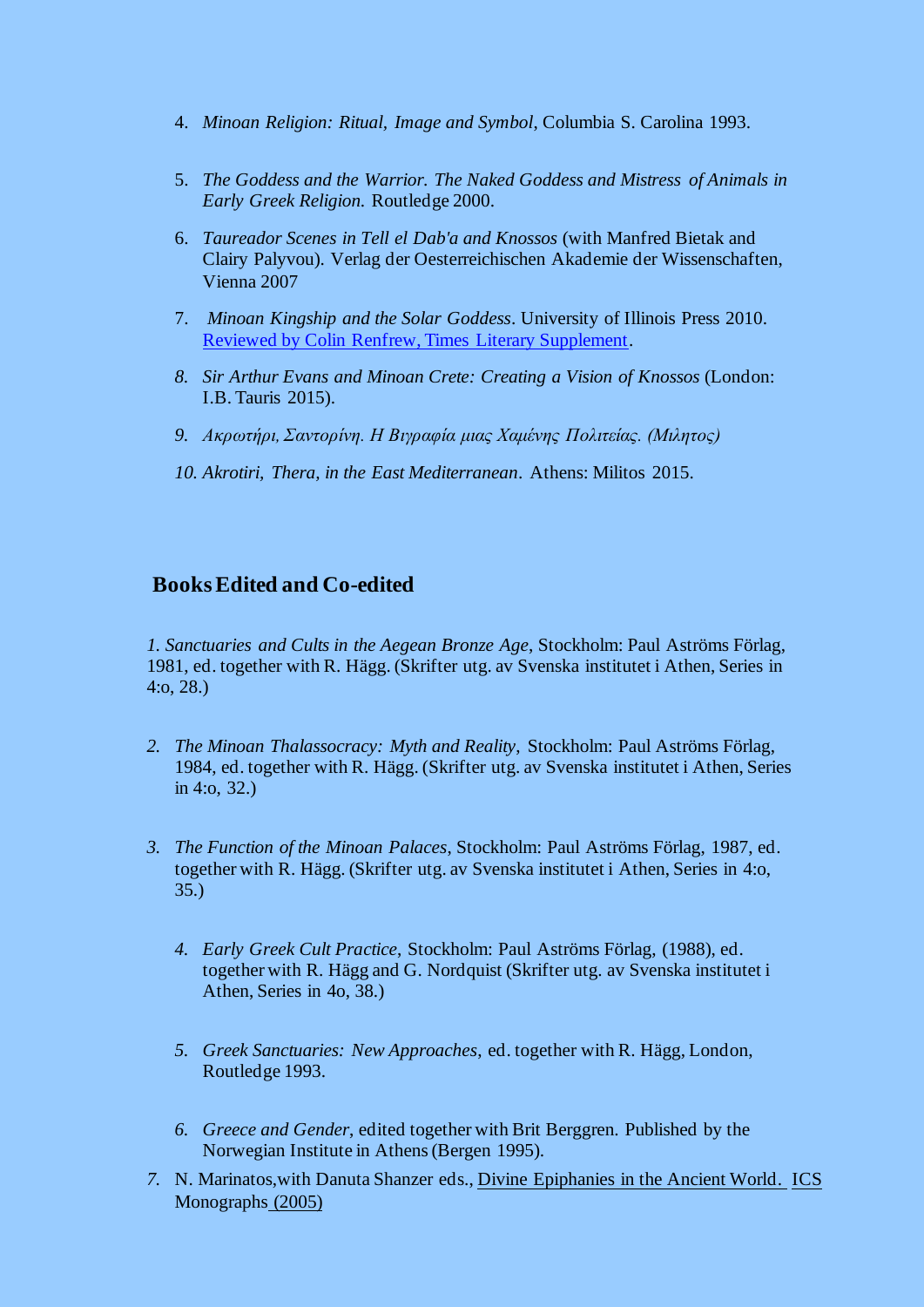- *8. Spyridon Marinatos His Life and Times.* Co-edited with Eleni Matzourani. Kardamitsas Publications. Athens 2014.
- *9. Minoan R eligion* (co-edited with Fritz Blakolmer. In progress).

### **Book Reviews**

- 1. E.S. Ramage, ed., Atlantis: Fact or Fiction?, Classical Journal 75 (1979-80), pp. 362-364.
- 2. R.J. Lenardon, The Saga of Themistocles, Classical Journal 75 (1979-80), pp. 364-366.
- 3. W.R. Biers, The Archaeology of Greece, Classical Journal 77 (1981-82), pp. 373-374.
- 4. H. Foley, Ritual Irony. Poetry and Sacrifice in Euripides, Classical Journal 82 (1986-87), pp. 154-156.
- 5. B. Rutkowski, The Cult Places of the Aegean, Classical Journal 83 (1987-88), pp. 170-172.
- 6. Le systeme palatial en Orient, en Grece et a Rome, Classical Review N.S. 38 (1988), pp. 108-109.
- 7. G. Gesell. Town Palace, and House Cult in Minoan Crete, Bibliotheca Orientalis 44, No 3-4 1987, 535-536.
- 8. J. Bremmer, ed. Interpretations of Greek Mythology, Classical Journal (1989).
- 9. P. M. Warren, Minoan Religion as Ritual Action, Journal of Prehistoric Religion, 3-4, 1990.
- 10. L. Goodison, Death Women and the Sun, Journal of Hellenic Studies 1990- 1991, 216-218.

11. W. Pötscher, Aspekte und Probleme der minoischen Religion, The *Classical Review* 42, 1992, 85-87.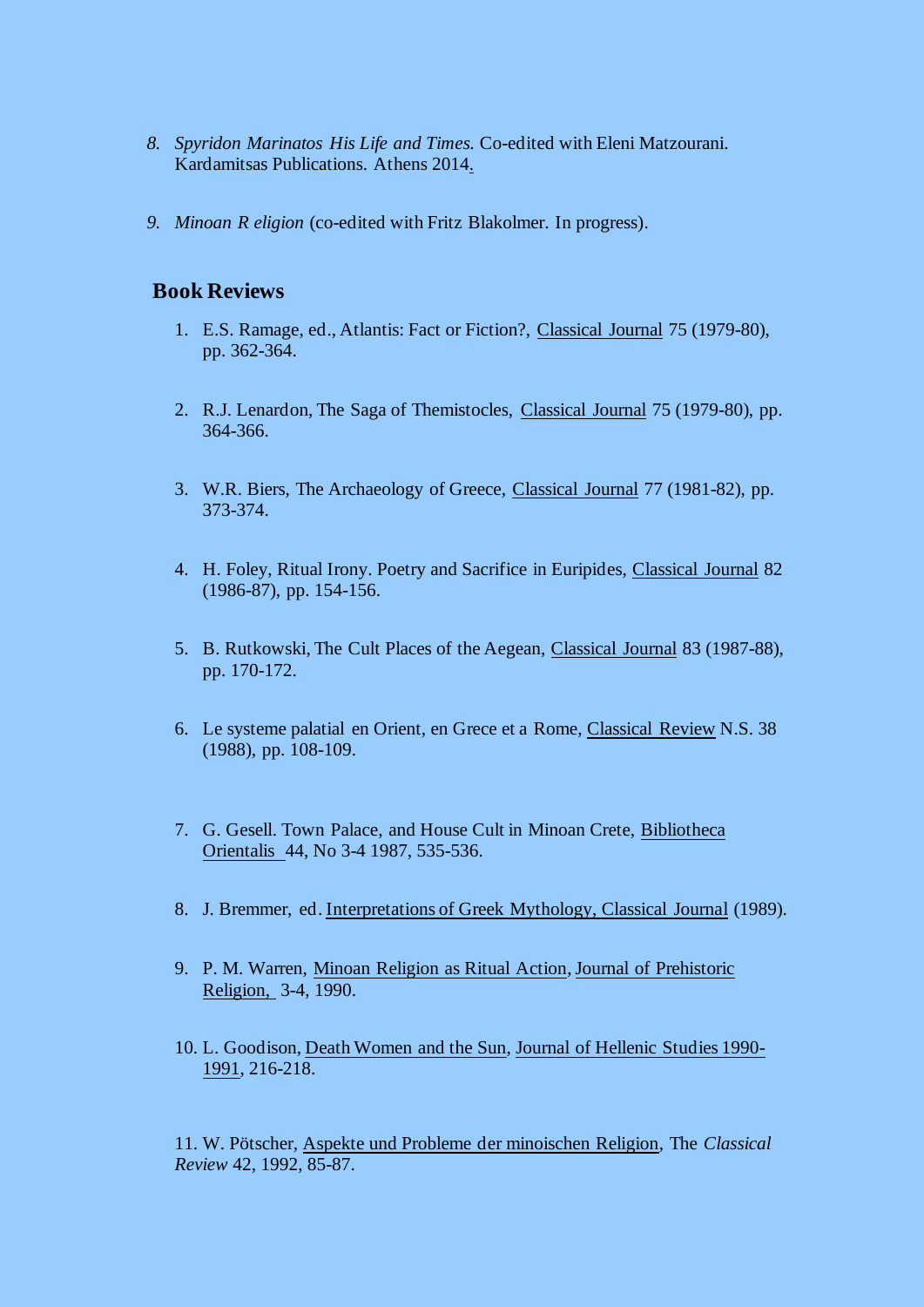- 11. J. Weingarten, *The Transformation of the Egyptian Taweret into the Minoan Genius* in Journal of Prehistoric Religion, 55-56.
- 12. Donald. W. Jones, Peak Sanctuaries and Sacred Caves in Minoan Crete, Journal of Prehistoric Religion 13 1999, 43.
- 13. I. Nielsen: *Greek Theatre and Ritual Drama, Gnomon* 72, 2004, 690-693.
- 14. Mark Munn, "The Mother of Gods and the Tyranny of Asia", *American Historical Review*, June 2007, p. 908.
- 15. Cromarty, Robert James. *Burning Bulls, Broken Bones: Sacrificial Ritual in the Context of Palace Period Minoan Religion*, *American Journal of Archaeology,*  114. 1 (Jan. 2010) http://www.ajaonline.org/online-review-book/657
- 16. Cathy Gere, *Knossos and the Prophets of Modernism*, *American Journal of Archaeology* 2010, pp. 1-3.

#### Scholarly Articles

- 1. 'Aeneas: False Dream or Messenger of the Manes? (*Aeneid* 6.893ff.)', Philologus 120, 1976, pp. 246-250 (with E.C. Kopff).
- 2. '*Panolethria* and Divine Punishment in Thucydides', *Parola del Passato* CLXXXII , 1978, pp. 331-337 (with H. Rawlings).
- 3. 'Nicias As a Wise Advisor and Tragic Warner', Philologus 124, 1980, pp. 305- 310.
- 4. 'Thucydides and Oracles', Journal of Hellenic Studies 101, 1981, pp. 138-140.
- 5. 'Wahl und Schicksaal bei Herodot', Saeculum 33, 1982, pp. 258-264.
- 6. 'Det graeske Pompeji', Sfinx 5, 1982, pp. 131-138.
- 7. 'The West House at Akrotiri αs a Cult Center', Mitteilungen des Deutschen Archäologischen Instituts, Athenische Abteilung 98, 1983, pp. 1-19.
- 8. 'Anthropomorphic Cult Images in Minoan Crete?', in: Minoan Society, ed. by O. Krzyszkowska and L. Nixon, Bristol 1983, pp. 185-201 (with R. Hägg).
- 9. 'Minoan Threskeiocracy on Thera', in: The Minoan Thalassocracy: Myth and Reality, Stockholm 1984, pp. 167-176.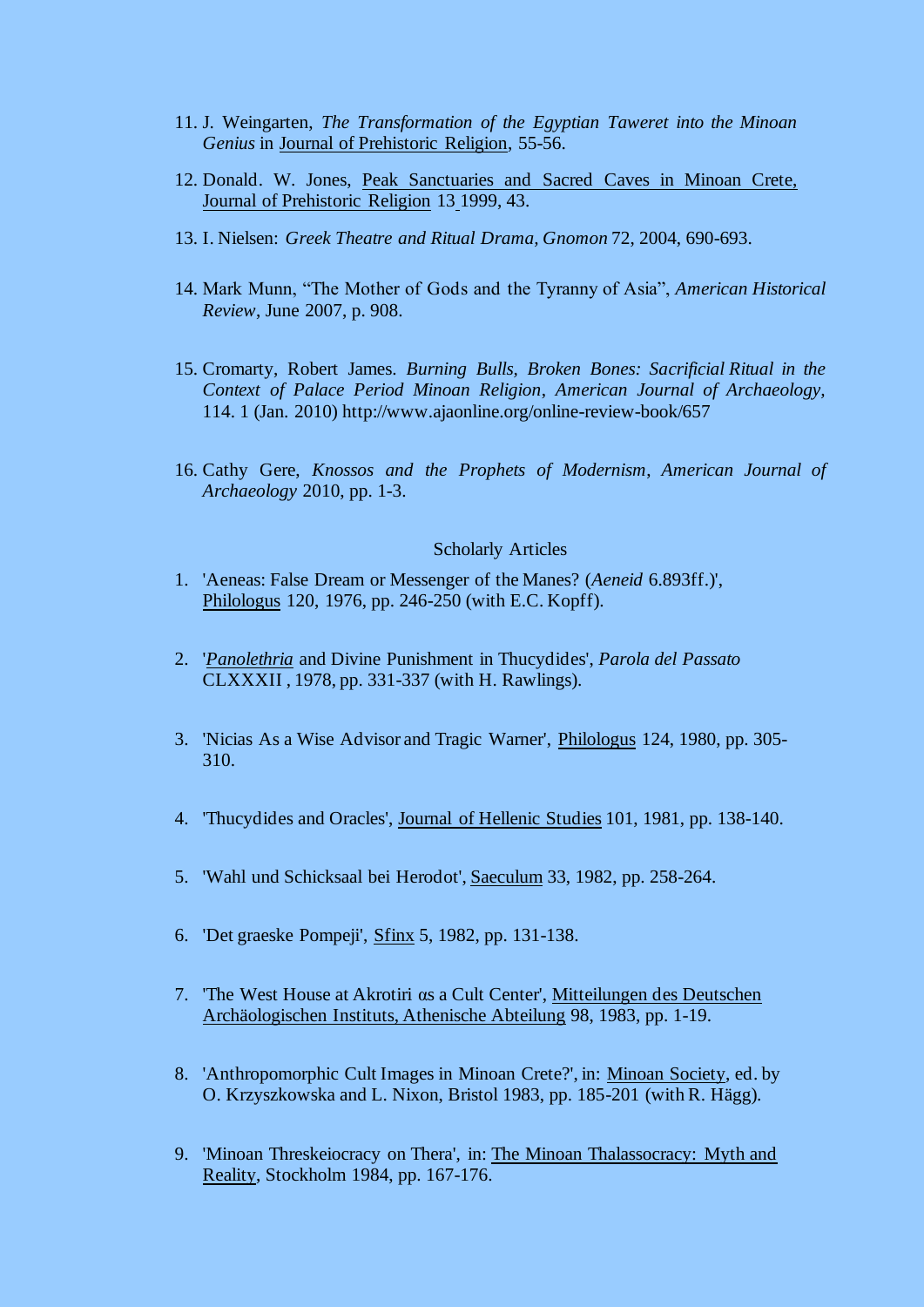- 10. 'The Date-palm in Minoan Iconography and Religion', Opuscula Atheniensia 15, 1984, pp. 115-122.
- 11. 'The Function of the Theran Frescoes', in: L'iconographie minoenne (Bulletin de Correspondance Hellenique, Suppl. 11), Paris 1985, pp. 221-232.
- 12. 'The Miniature Fresco in the Shrine of the West House at Akrotiri', in: Proceedings of the 5th International Cretological Congress (1981), Vol. I, Herakleion 1985, pp. 206-215.
- 13. 'On the Ceremonial Function of the Minoan Polythyron', Opuscula Atheniensia 16, 1986, pp. 57-73 (with R. Hägg).
- 14. 'Public Festivals in the West Courts of the Palaces', in: The Function of the Minoan Palaces, Stockholm 1987, pp. 135-143.
- 15. 'An Offering of Saffron to the Minoan Goddess of Nature: The Role of the Monkey and the Importance of Saffron', in: Gifts to the Gods. Proceedings of the Uppsala Symposium 1985 (Boreas 15), Uppsala 1987, pp. 123-132.
- 16. 'Role and Sex Division in Ritual Scenes of Aegean Art', Journal of Prehistoric Religion 1, 1987, pp. 23-34.
- 17. 'The Fresco from Room 31 in the Cult Centre at Mycenae. Problems of Method and Interpretation', in: Problems in Greek Prehistory. Papers Presented at the Centenary Conference of the British School of Archaeology at Athens, Manchester, April 1986, Bristol 1988, pp. 245-252.
- 18. 'The Monkey in the Shrine: A Fresco Fragment from Thera', in: Eilapine (Festschrift to Nikolaos Platon), Herakleion 1987, pp. 417-421.
- 19. 'The African in Thera Reconsidered', Opuscula Atheniensia 17, 1988, pp.137- 141.
- 20. 'The Imagery of Sacrifice: Minoan and Greek' in R. Hägg and N. Marinatos eds., Early Greek Cult Practice, Stockholm 1988, pp. 9-20.
- 21. 'The Tree as a Focal Point of Ritual Action in Minoan Glyptic Art', in: Fragen und Probleme der bronzezeitlichen Ägäischen Glyptik (Corpus der minoischen und mykenischen Siegel, Beiheft 3), Berlin 1989, pp. 127-143.
- 22. 'Man and Animal in Creto-Mycenaean Art', in: *Philia epe eis G.E. Mylonan*, Vol. 3, Athens 1989, pp. 19-24.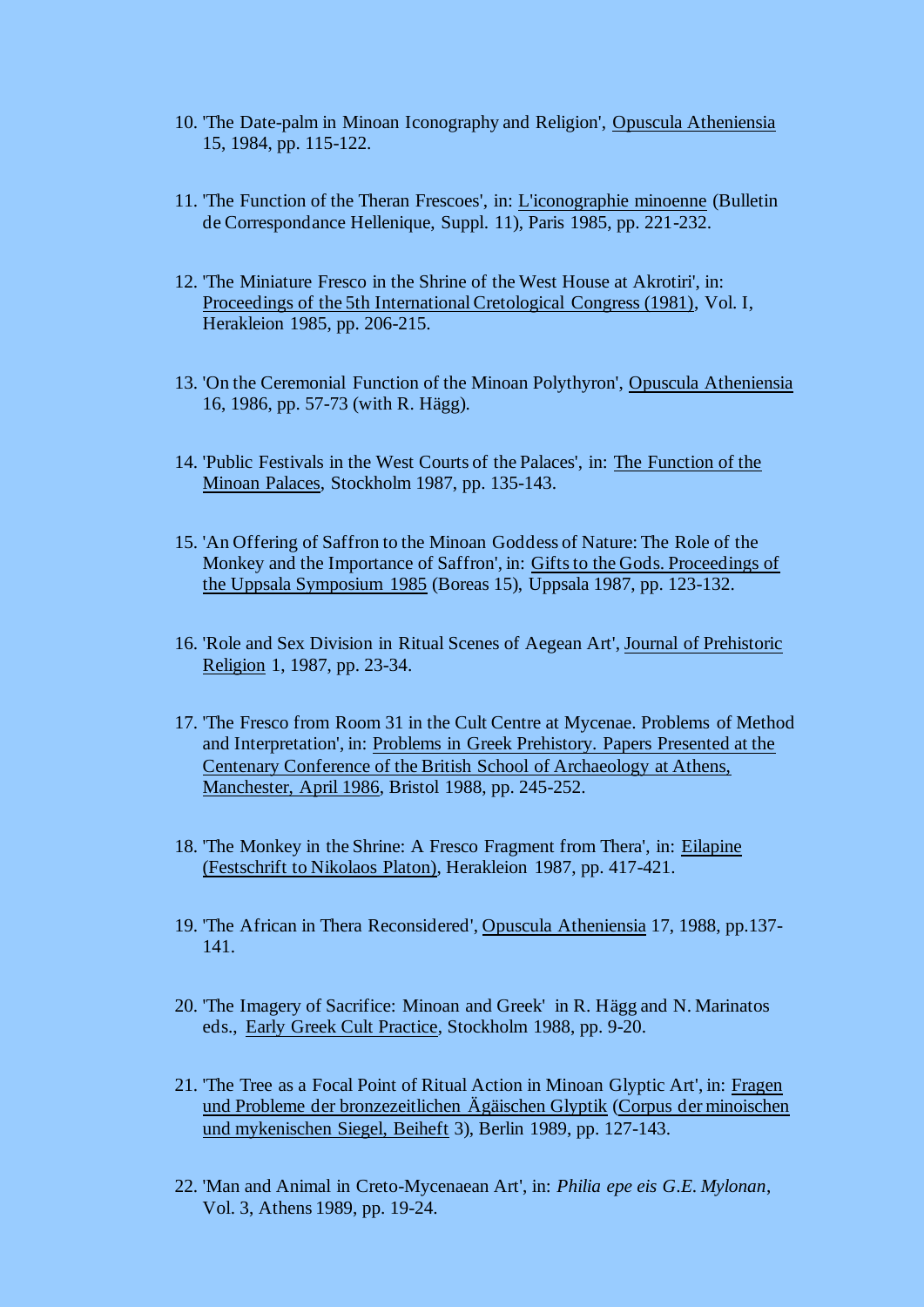- 23. 'The Bull as an Adversary. Some Observations on Bull Hunting and Bullleaping', Ariadne, Festschrift S. Alexiou, Rethymnon 1989, pp. 23-32.
- 24. 'The Giamalakis Model from Archanes: Between the Minoan and the Greek World ', in: *La Transizione , dal Miceneo all'Alto Arcaismo: Dal Palazzo alla Citta*, Rome1991, pp. 301-308 (with R. Hägg).
- 25. 'Celebrations of Death and the Symbolism of the Lion Hunt', in: R. Hägg and G. Nordquist eds., *Celebrations of Death and Divinity in the Bronze Age Argolid,* Stockholm 1990, pp. 143-148.
- 26. 'The Minoan Harem: The Role of Eminent Women and the Knossos Frescoes' Dialogues d' histoire ancienne 1989, hommage a Ettore Lepore, pp. 33-62.
- 27. 'Minoan- Cycladic Syncretism' in Thera and the Aegean World. D. Hardy et allii eds. (London 1990) pp. 370-377.
- 28. 'The Tree, the Stone and the Pithos' *Aegeum* 6 1990, pp. 79-91.
- 29. 'Some reflections on the Rhetoric of Aegean and Egyptian Art', in Narrative and Event in Ancient Art, P. Holliday ed., Cambridge 1994, pp. 74-87.
- 30. 'The Minoan Villa: Some Special Cases of Urban and Manorial Villas' in R. Hägg ed., The Function of the Minoan Villa, Stockholm1997, pp. 91-98.
- 31. 'The Export Significance of Minoan Bull-Leaping Scenes', Egypt and the Levant 4, 1994, pp. 89-93.
- 32. 'The Fresco Programme of the Palace of Knossos' in M. Bietak ed., Haus und Palast im Alten Agypten, Wien 1996, pp. 149-157.
- 33. 'Divine Kingship in Minoan Crete' in The Role of the Ruler in the Prehistoric Aegean, P. Rehak ed., Aegaeum 11, Liege 1995, pp. 37-47.
- 34. 'Cult by the Sea-Shore: What Happenned at Amnissos?', in R. Hägg ed., The Role of Religion in the Early Greek Polis, Swedish Institute in Athens Colloquium 1992, Acta Instituti Atheniensis Regni Sueciae, Series in 8, XIV, Stockholm 1996, pp. 135-139.
- 35. 'Circe and Liminality: Ritual Background and Narative Technique in Homer's Odyssey' in O. Andersen and M. Dickie eds. , Homer's World, Bergen 1995,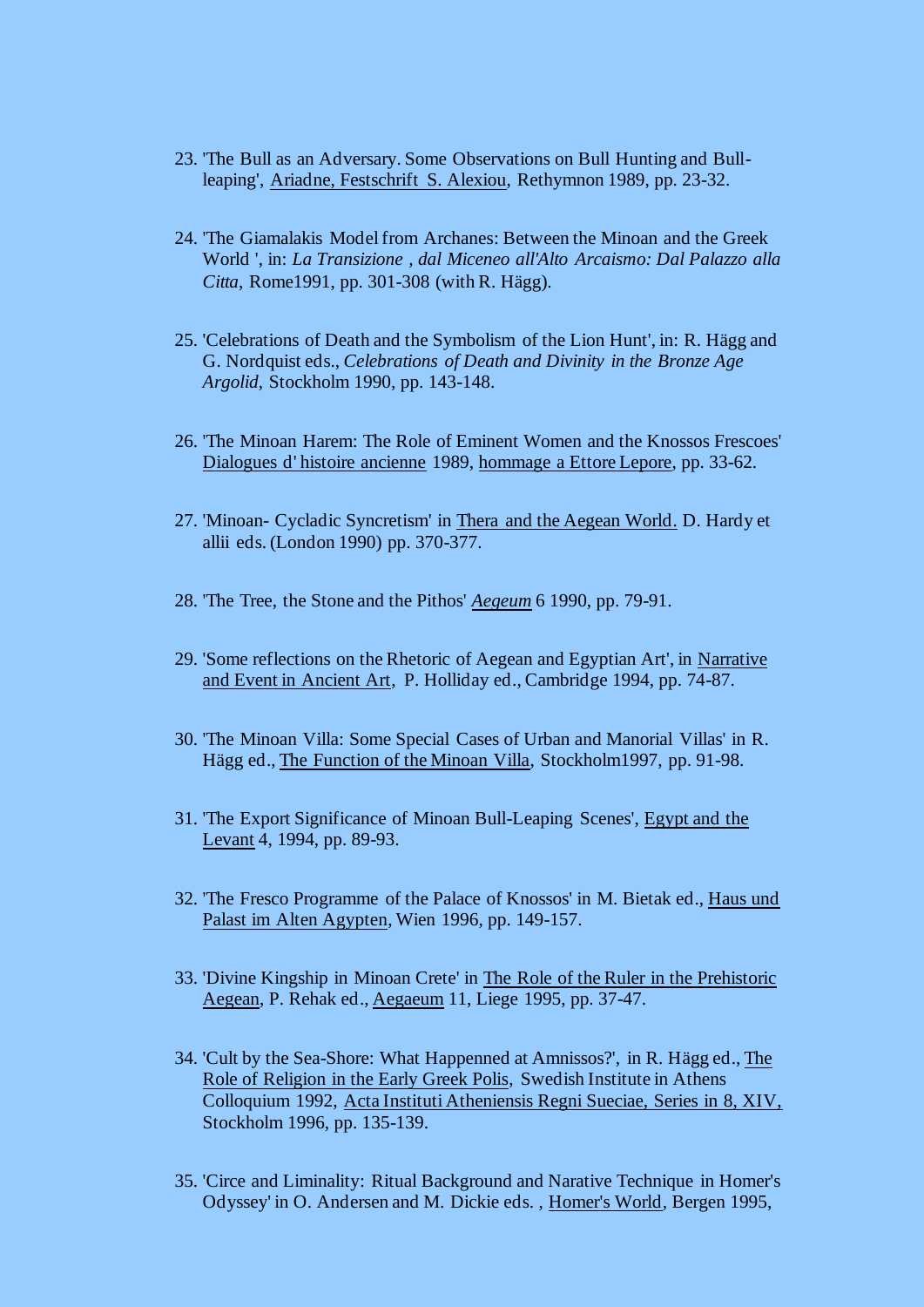pp. 133-140.

- 36. 'Battle and Harmony: The Women in the Odyssey' in B. Berggren & N. Marinatos, eds, Greece and Gender, Bergen 1995, pp. 17-28.
- 37. Formalism and Gender Roles: A Comparison of Minoan and Egyptian art. R. Lafineur and W.-D. Niemeier eds., Aegaeum 12, Liege 1995, pp. 577-585.
- 38. 'The Minoan Wall Paintings from Avaris', Egypt and the Levant V, 1995, 49- 62. (with M. Bietak)
- 39. 'The Amulet of a Naked Goddess from the Cave of Inatos on Crete', A. Karetsou and N. Stambolides eds., Crete and the East Mediterranean, (Herakleion 1998) p. 271. (In Greek).
- 40. 'The Tell el Dab'a paintings: A Study in Pictorial Tradition', *Egypt and the Levant* VIII 1998, pp. 83-100.
- 41. 'Goddess and Monster: An Investigation of Artemis' , in *F. Graf, ed.,* Ansichten griechischer Rituale, Festschrift W. Burkert, Stuttgart 1998, pp. 114-125.
- 42. 'Nature as Ideology: Landscapes on the Theran Ships' in S. Sheratt ed., The Wall Paintings of Thera II, Athens 2000, pp. 907-913.
- 43. 'The Maze Tableau from Tell el Dab'a' (with Cl. Palyvou and M. Bietak) in S. Sheratt ed., The Wall Paintings of Thera II, Athens 2000, pp. 77-88.
- 44. 'Bull Hides as Dadoes and Emblems of Prestige in Creto-Mycenaean Palaces' in Meletemata, Festschrift M. Wiener, Aegaeum 20, Liege 1999, 481-483.

45.'Medusa on the Temple of Artemis at Corfu' in M. Bietak, ed., Archaische Griechische Tempel und Altägypten, Verlag der Österreichischen Akademie der Wissenschaften, Vienna 2001, pp. 83-88.

46. 'Die minoische Religion' in *Im Labyrinth des Minos,* Exhibition Catalogue, Badisches Landesmuseum, Karlsruhe 2001, pp. 151-160.

- 47. 'The Adventures of Odysseus and the East Mediterranean *koine*'. in Kreta und Zypern: Religion und Schrift, Ohlstadt 2001, pp. 105-125.
- 48. 'The Palladion across a Culture Barrier? Mycenaean and Greek' in S. Böhm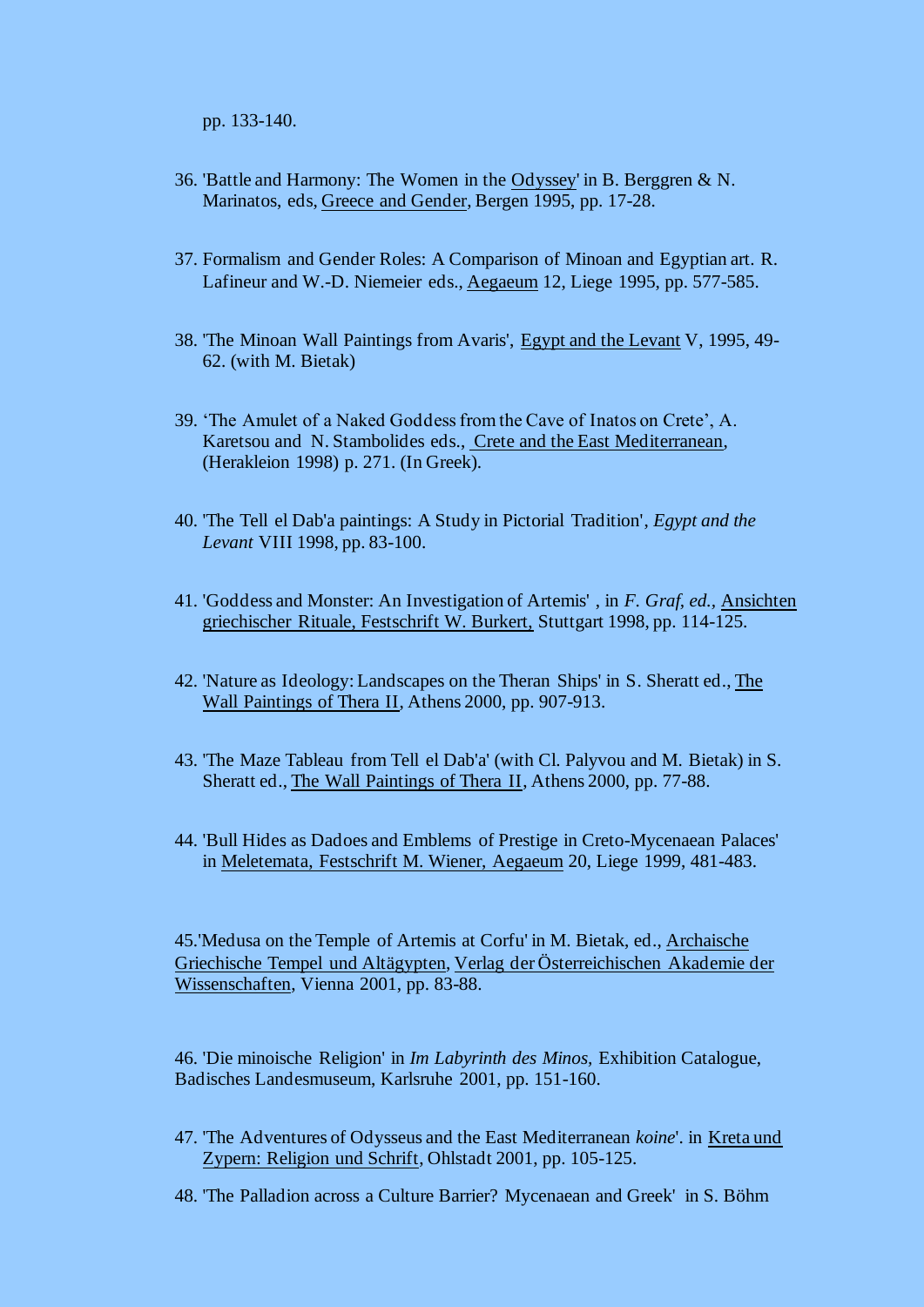and K.-V. von Eickstedt eds., *Ithaka*, Festschrift J. Schäfer, Würzburg 2001, pp. 107-114.

- 49. 'The Arkteia and the Gradual Transformation of the Maiden into a Woman', in B. Gentili and F. Perusino eds., *Le Orse di Brauron*, Pisa 2002, pp. 29-42.
- 50. "The Cosmic Journey of Odysseus', Numen 48, 2002, pp. 383-416.
- *51.* "The Adventures of Odysseus and the East Mediterranean koine", in *Kreta und Zypern: Religion und Schrift*, Ohlstadt 2001, pp. 105-125.
- 52. "'The Palladion across a Culture Barrier? Mycenaean and Greek' in S. Böhm and K.-V. von Eickstedt eds., Ithaka, Festschrift J. Schäfer, Würzburg, 2001, pp. 17-114.
- 53. "'The Arkteia and the Gradual Transformation of the Maiden into a Woman',

in B. Gentili and F. Perusino eds., *Le Orse di Brauron*, Pisa 2002, pp. 29-42.

54. "Hermes and Aphrodite as Gods of Initiation" in Ch. Faraone ed., Initiation

in Ancient Greek Rituals and Narratives: New Critical Perspectives (Routledge

2003).

- 55. "The Life Cycle of the archaic Greek warrior and hero. The interplay of myth and genre in imagery' in S. des Bouvrie ed., *Myth and Symbol I. Symbolic phenomena in ancient a Greek Culture. Papers from the Norwegian Institute in Athens 5.* Bergen 2002, 153-170.
- 56. "Women's rituals and women's prototypes: Review article", in Symbolae Osloenses 78, 2003, 129-136.
- 57. "Minoan and Mycenaean Civilizations" in S. Iles Johnston ed., Religions of the Ancient World. A Guide. Cambridge, Mass. 2004, 206-209.

58. "Epiphany, Experience Elusive, Concept ambiguous." (With Dimitris Kyrtatas) in *Divine Epiphanies in the Ancient World* , *Illinois Classical Studies* 2005.

59. "Minoan Epiphanies" Minoan Epiphanies' in *Divine Epiphanies in the Ancient World. ICS 2005.*

60. "The Ideals of Manhood in Minoan Crete", in L. Morgan ed., *Aegean Wall Painting.* BSA Studies 13, 149-158.

61. "The Dog Pursuit Scene from Tell el Dab'a and Kea" in L. Morgan ed., Aegean Wall Painting. BSA Studies 13, 119-122 (with Lyvia Morgan)

62. "Symbolic Forms of Sacrificial Imagery in the Eastern Mediterranean" in R. Hägg ed., *Sacrifice, Olympian and Chthonic.* Stockholm 2005, 201-208.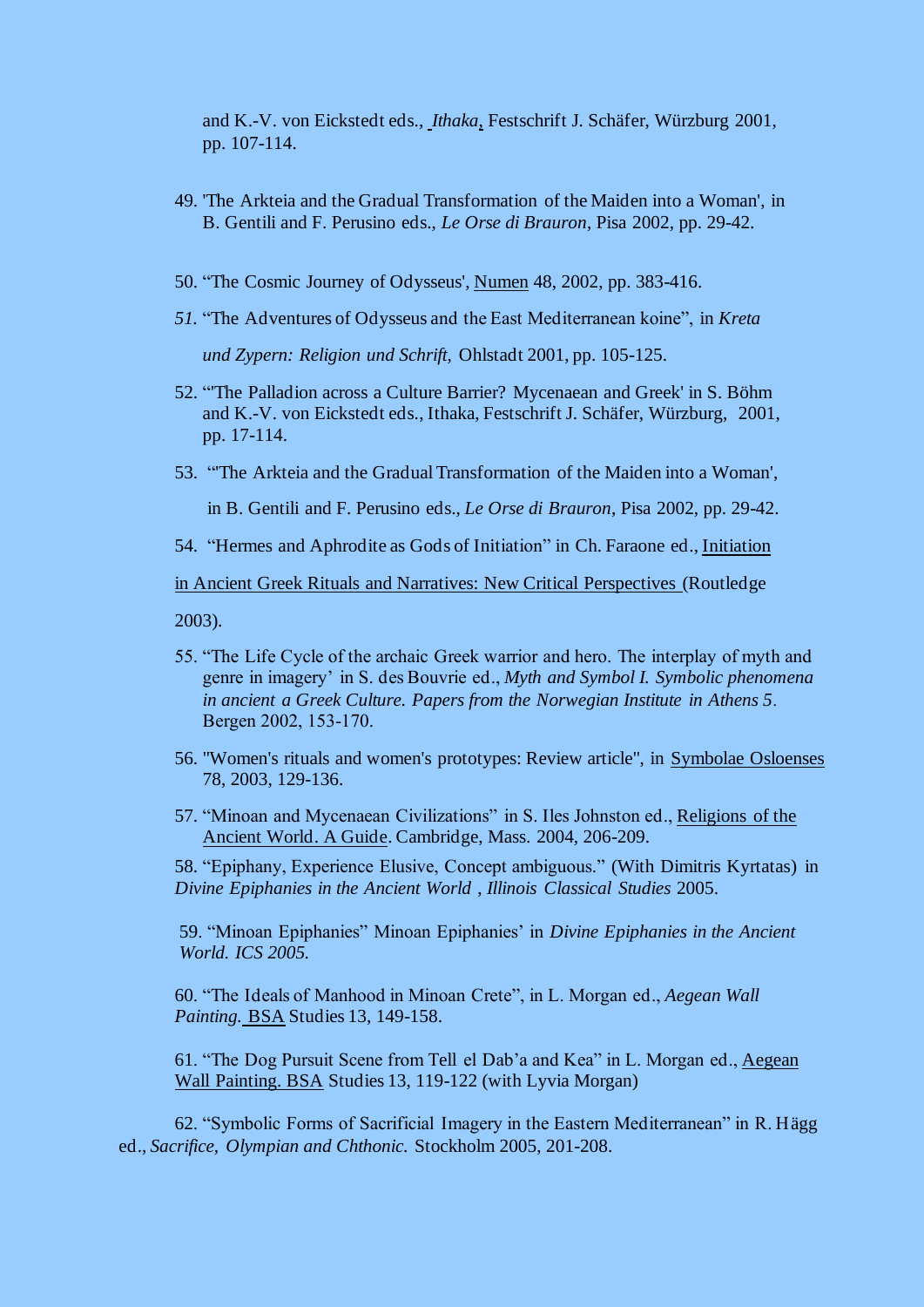63. "Aegean Religions" in Encyclopedia of Religions, Univ. of Chicago Press 2005, pp.37-44.

64. "The Minoan Mother Goddess and her Son" in S. Bickel, S. Schröer, R. Schurte and Ch. Uehlinger, eds., *Bilder as Quellen, Images as Sources*. Studies on Ancient Near Eastern artefacts and the Bible inspired by the work of Othmar Keel. Academic Press Fribourg Vandenhoeck & Ruprecht , Göttingen 2007, 349-363.

65. "Minoan Beliefs of the Afterlife" in From the Land of the Labyrinth. Hellenic Ministry of Culture. Onassis Foundation. New York 2008. 143-145.

66. "Proskynesis and Minoan Theocracy" in F. Lang, C. Reinhold and J. Weilhartner eds., *Stephanos Aristeios*, *Festschrift Stephan Hiller*. Phoibos Verlag. Wien 200, 179-182.

67. "The King of the Lilies and Sacral Kingship in Minoan Crete" in Ph. Betancourt, M. C. Nelson, and H. Williams eds., *Krinoi kai Limenes. Studies in Honor of Joseph and Maria Shaw*. INSTAP Academic Press, 2007, 272-276.

68. "The So-Called Hell and Sinners in the Odyssey and Homeric Cosmology", *Numen* 56, 2009, 186-197.

69. "The Indebtedness of Minoan Religion to Egyptian Solar Religion: Was Sir Arthur Evans Right?" *Journal of Ancient Egyptian Interconnections* 2009, pp. 22-28.

70. "Light and Darkness and Archaic Greek Cosmography" in Menelaos Christopoulos, Efimia D. Karakantza and Olga Levaniouk, editors, *Light and Darkness in Ancient Greek Myth and Religion*, Lanham • Boulder • New York • Toronto • Plymouth, UK: Lexington Books 2010, pp. 193-200.

71. "Elysion and Egypt, Journal of Ancient Egyptian Interconnections, 2, 2010, 13-24. (with Sebastian A. Anderson).

72. "Lions from Tell el Dab'a", *Egypt and the Levant* 20, 2010, pp. 325-356.

73. "The Pseudo-Minoan Nestor Ring and Its Egyptian Iconography" Journal of Ancient Egyptian Interconnections, 2, 2011, pp. 17-27 (with Briana Jackson).

74. "Levantine, Egyptian and Greek Conceptions of the Beyond" in K. DOWDEN—N. LIVINGSTONE (eds.) *Blackwell's Companion to Greek Mythology* (Oxford: Blackwell, 2011), pp. (with Nicolas Wyatt).

75. "A Story of Lions: Palatial Ideology in Egypt, Knossos, Mycenae" *Philistor. Studies in Honor of Kostis Davaras*, E. Matzourani and Philip P. Betancourt, eds., INSTAP Academic Press, Philadelphia PA, 2012, pp. 113-118.

76. "Bull Games in Minoan Crete: Social and Symbolic Dimensions" delivered at

Cambridge University, Sept. 15, 2012 (forthcoming Cambridge University Press).

77. "Minoan religion" *The Cambridge History of the Religions in the Ancient World*. v. 1, ed. Rene Michele Salzman and Marvin A. Sweeney. Cambridge University Press, Cambridge 2013, 237-255.